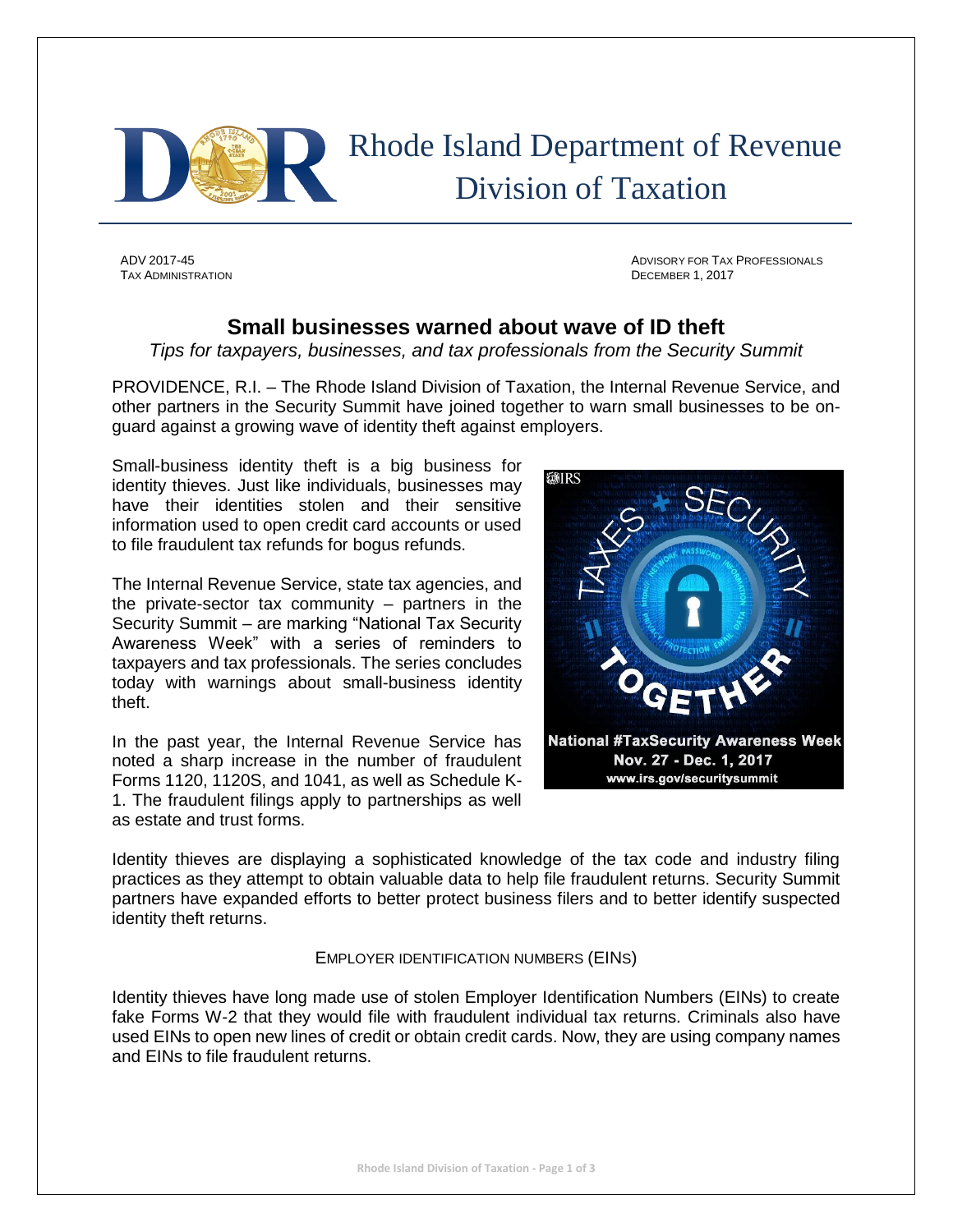As with fraudulent individual returns, there are certain signs that may indicate identity theft. Business, partnerships, and estate and trust filers should be alert to potential identity theft and contact the IRS if they experience any of the following issues:

- Extension-to-file requests are rejected because a return with the Employer Identification Number or Social Security number is already on file;
- An e-filed return is rejected because of a duplicate EIN/SSN is already on file with the IRS or state tax agency;
- An unexpected receipt of a tax transcript or IRS or state tax agency notice that doesn't correspond to anything submitted by the filer; and/or



 Failure to receive expected and routine correspondence from the IRS or state tax agency because the thief has changed the address.

## NEW PROCEDURES TO PROTECT BUSINESS IN 2018

The IRS, state tax agencies, and software providers also share certain data from returns, including business returns, which helps identify a suspicious filing. The IRS and states also are asking that business and tax practitioners provide additional information that will help verify the legitimacy of the tax return.

For 2018, these "know your customer" procedures are being put in place that include the following questions:

- The name and SSN of the company executive authorized to sign the corporate tax return. Is this person authorized to sign the return?
- Payment history Were estimated tax payments made? If yes, when were they made, how were they made, and how much was paid?
- Parent company information Is there a parent company? If yes, who?
- Additional information based on deductions claimed.
- Filing history Has the business filed Form(s) 940, 941, or other business-related tax forms?